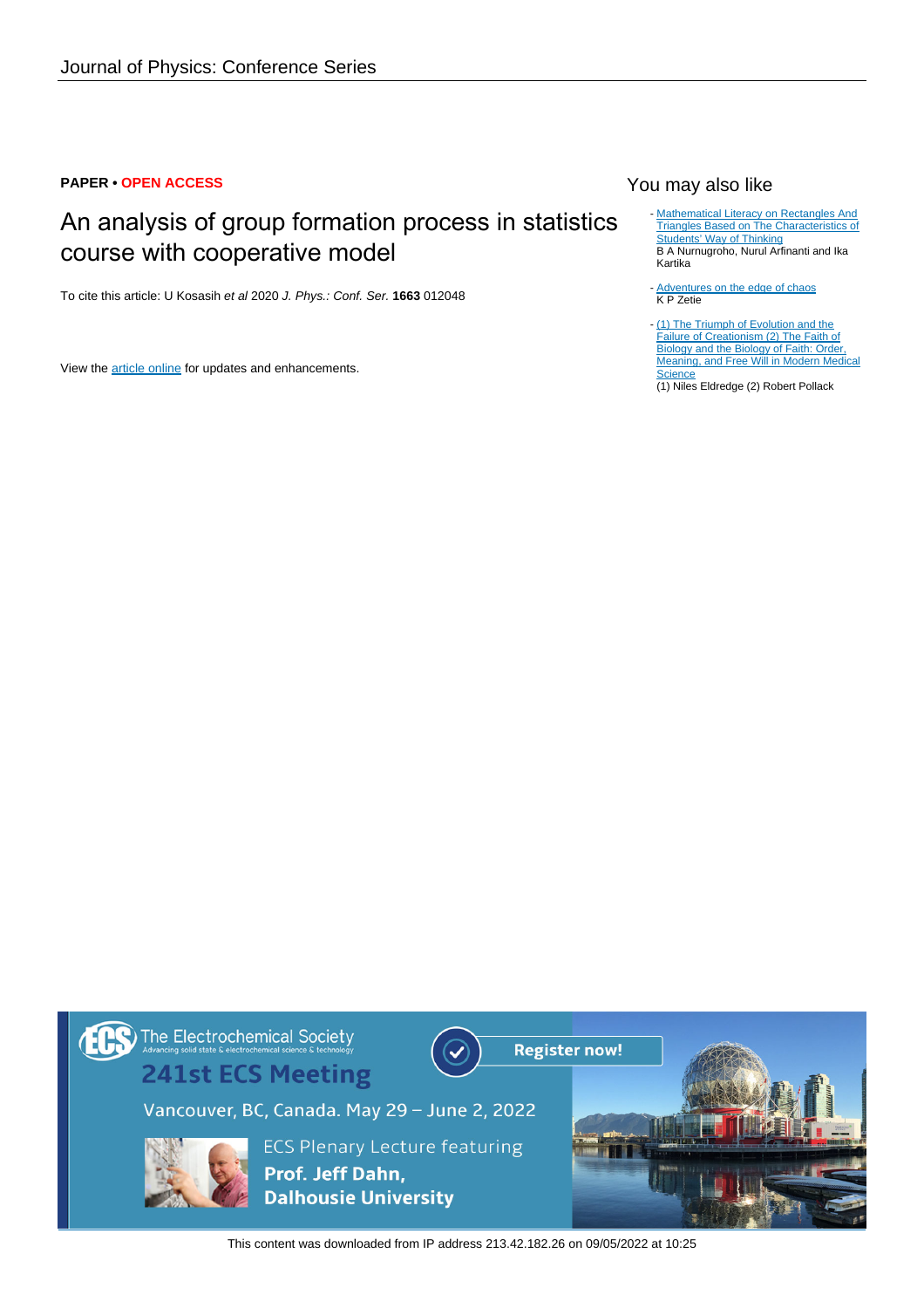# **An analysis of group formation process in statistics course with cooperative model**

#### **U Kosasih\*, T Haerani, N Nurjanah and S A Rahman**

Department of Mathematics Education, Universitas Islam Nusantara, Indonesia

\*Corresponding author's e-mail: usepkosasih@fkip-uninus.ac.id

**Abstract**. Good group formation gives students enthusiasm for mathematics learning. Group formation often results in mathematics learning discomfort. Therefore, the mathematics teacher needs to review ways to form study groups. This study examines ways to create groups that are in line with student needs. This type of research is a qualitative study with the subject being a junior high school student. The instruments used were tests and interview guides. Based on the data obtained, this study concludes that there are two ways of forming learning groups, namely grouping by number-grouping and independent-grouping. One of the two methods is more effective in achieving learning objectives.

#### **1. Introduction**

The world of education is required to fulfill the needs of the times [1]. Education is responsible for preparing skilled human resources in various sciences and technologies. The Ministry of Education and Culture of Indonesia states that the 21st century is a century based on science and technology so that a country's human resources are needed to master various forms of skills, including critical thinking skills and problem-solving from a growing number of the issues. The objectives of mathematics learning contained in education curriculum are 1) improving intellectual abilities, 2) form the ability to solve problems systematically, 3) maximize learning outcomes, 4) training communication, especially in written form, and 5) develop character [2].

Cooperative learning is recommended to be implemented as an effort to improve the quality of human resources through the field of education. Indonesia's current national education curriculum emphasizes the formation of character through learning independence. Learners are told to find out knowledge based on various learning resources. Learners told to applies the principle that anyone is an educator, anyone is a student, and wherever are the class, recognition of individual differences, and cultural backgrounds of students [3]. Cooperative learning is considered suitable to meet these needs.

However, the results of a study at one school found that there were several problems in implementing cooperative learning, namely: 1) students were not comfortable learning with unsuitable group members; 2 the smartest students control) group learning activities; and 3) individual learning outcomes are not optimal. Differences in student backgrounds affect motivation to cooperate in learning [4]. Further Moges [5] states that education does not provide opportunities for the active role of students as a lack of cooperative learning. The process of forming groups following student characteristics has the potential to reduce deficiencies in cooperative learning. The formation of study groups must be one focus of cooperative learning so that conflicts do not occur between group members due to differences in student characteristics. The harmony of group members can help smooth student learning activities.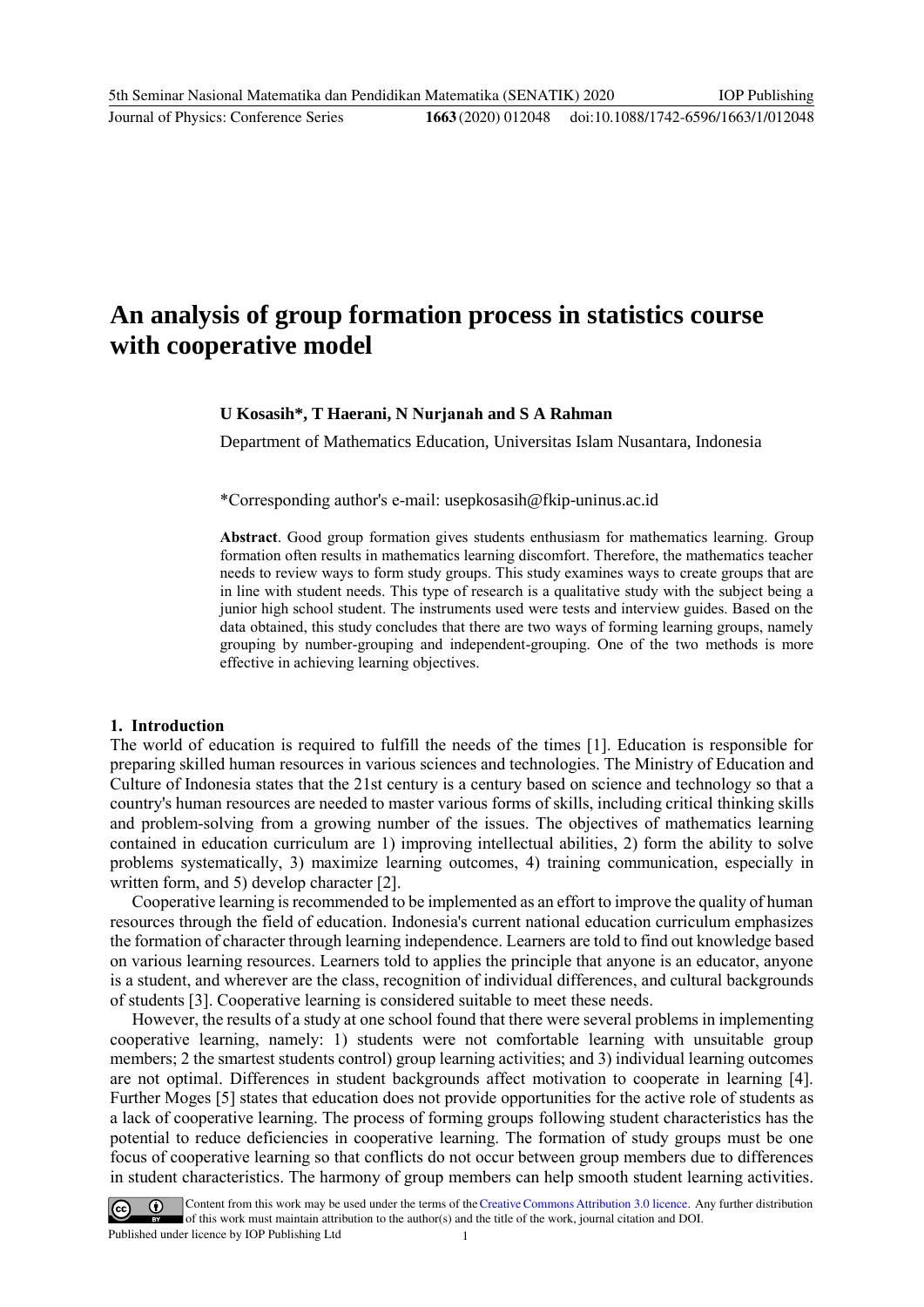Learning should pay attention to the individual differences of the child [6]. Thus, the problem of student inconveniences and the formation of study groups is the focus of this study.

In hope is that group work develops a sense of identity in a setting where conflicts can be worked through in a safe environment [7]. Likewise, the teacher in this study applied Think Pair Square (TPS) type cooperative learning because it matched curriculum demands. TPS structural approach allows students to think, answer, and help one another. TPS of cooperative learning models allows students to work alone and collaborate with others. Learning by using the Think Pair Square model has three stages of activities that are different from other cooperative learning models. The first stage is the thinking stage; the thinking stage is carried out independently. When the thinking stage, students can fill in worksheet independently, it can anticipate students so that they do not talk to many other students.

In this study, statistics learning is analyzed reviewed based on the process of forming learning groups. The purpose of this study is to obtain an overview of the process of creating learning groups by student expectations. The expected outcome of the course is to get a more useful picture of learning grouping patterns.

### **2. Methods**

The method used in this research is a case study. Data sources were obtained from junior high school students located in the city of East Jakarta. Participants involved in this study were 36 students, some of whom were asked in the interview session. Data collection techniques used in this study were by tests, interviews, and observation sheets. The test is conducted to determine the achievement of learning objectives. Interviews are used to obtain data about group formation techniques based on students 'perceptions and educators themselves; then, the observation sheet aims to observe the achievement of learning objectives based on students' performance in learning. Data analysis in this study includes triangulation techniques, ranging from data reduction, data presentation to concluding.

#### **3. Result and discussion**

There are four ways of grouping learning, namely 1) students-selected; 2) random-assign group; 3) homogeneously-assign group, and 4) heterogeneously-assign group [8]. Based on observations, it is known that the teacher groups students in one class into nine groups. Each group consists of 4 students. Initially, the grouping is done by enumerating, i.e., students are asked to list from number one to number nine. When all students already have their numbers, each student will gather with other students who have the same number. Therefore, each student cannot determine their group of friends because students cannot determine the numbers that they will get. Students should be able to learn together with whoever they are in groups. The technique of forming learning groups by themselves is the formation of learning groups that are formed based on the wishes of students to choose their group members. This method of grouping is applied at several meetings. The teacher gives a name for this grouping pattern with the number-grouping.

The teacher carries out the learning in the following order: orientation, apperception, giving references, core activities, and closing activities. 1) Orientation activities are filled with: opening lessons, checking attendance, and checking the classroom environment; 2) apperception is done by connecting the prerequisites with the topic to be taught; 3) giving references is realized by conveying target material that must be understood and learning objectives; 4) the core activity which is divided into 6 stages needs to be explicitly discussed, considering that the division of groups which is the main study of this research is in these activities; 5) the closing activity is divided into two parts: concluding learning outcomes regarding the distribution of mathematics induction by teachers and students, as well as giving assignments and notification of learning plans for the next meeting.

The description of learning presented by the teacher is as follows, stage 1, preliminary, that is a) The teacher explains the rules of learning instruction and the time limit for each activity, and motivates students to engage in problem-solving activities; b) The teacher divides groups of four people with group formation techniques in which students are free to determine their study groups, and c) students determine their discussion partners. Stage 2, think, a) the teacher explores the students' initial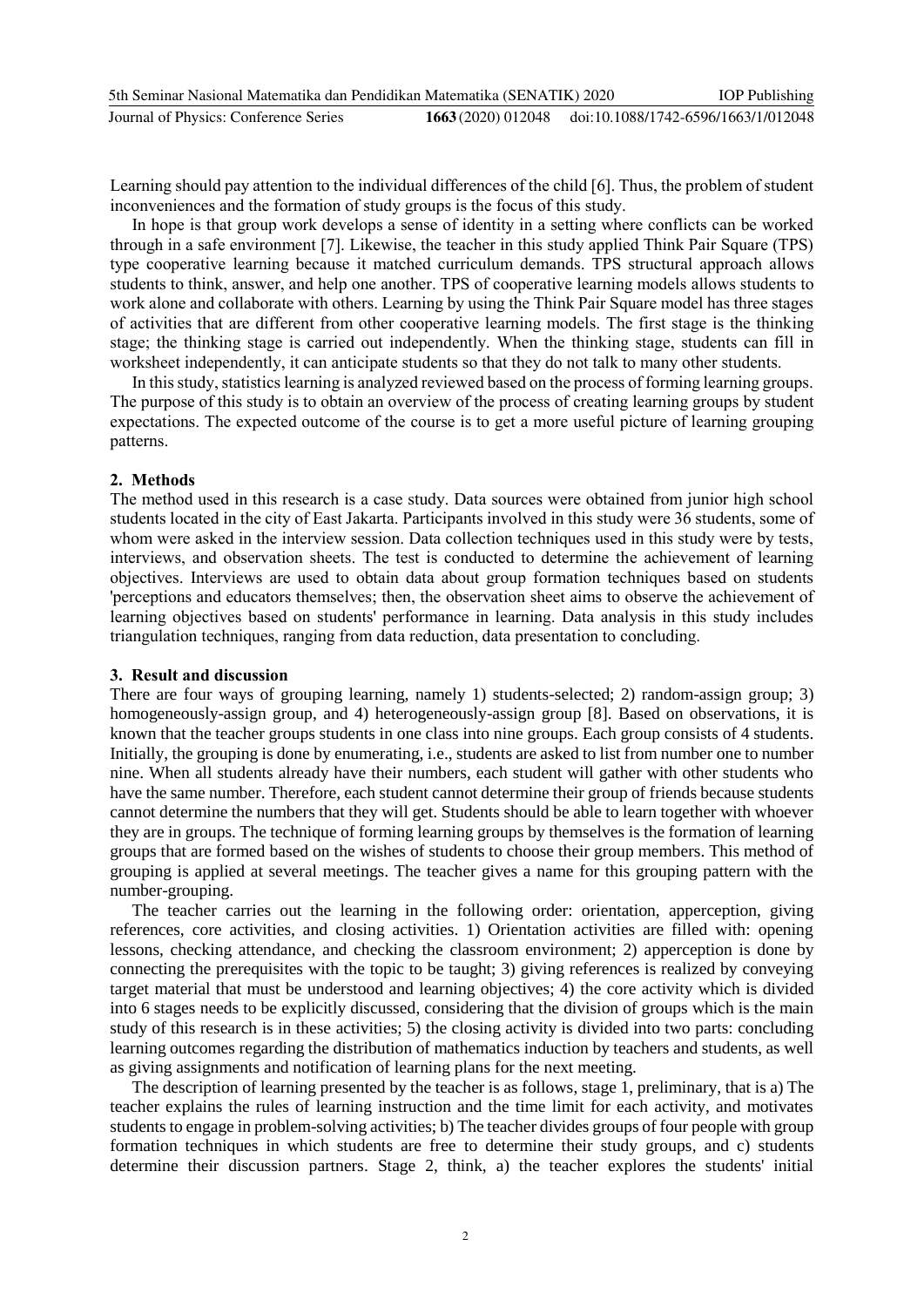| 5th Seminar Nasional Matematika dan Pendidikan Matematika (SENATIK) 2020 |                    | <b>IOP</b> Publishing               |
|--------------------------------------------------------------------------|--------------------|-------------------------------------|
| Journal of Physics: Conference Series                                    | 1663 (2020) 012048 | doi:10.1088/1742-6596/1663/1/012048 |

knowledge; b) the teacher provides student worksheets to all students and c) students work on these worksheets individually. Stage 3, pair, that is, students discuss with their partners about the answers to tasks that were done separately. Step 4, share: two couples of students meet in one group to discuss the same problem. Stage 5: class discussion: several groups perform in front of the class to present their worksheet answers, and the teacher provides her responses. Stage 6: appreciation, that is, students are assessed individually and in groups. Awards will be given at the next meeting, considering that the teacher must scrutinize the students' work. The last activities are the evaluation test, which measures the achievement of learning objectives at each meeting; at the end of the lesson, students are given an evaluation test of the material being studied. Furthermore, the example result of students can be seen in figure 1 below.



**Figure 1.** Example of students' answers.

Figure 1 shows one of the answers to the formative test in statistics learning. In figure 1, the part marked with the red ellipse is the wrong answer. Students are still wrong in determining the frequency of the data from the problem presented. This mistake is possible because students are not accustomed to reviewing the answers they get. This fact can be seen because question number 3 is correct, even though the problems presented are equal. This means that students have not been able to connect the answers they get with the problems showed. In addition, the another example of students result can be shown in figure 2.

Figure 2 shows the answers to the formative test presented by students with a different way of thinking from the students' responses in figure 1. The part marked with a red ellipse in figure 2 shows the students' errors in determining the frequency of data. In answering this question, students added up the data scores, even though what was asked was the frequency of the data. The student's answer to question number 2, as shown in figure 2, was declared correct by the teacher. The way students answer to question number 2 in figure 2 is different from the student's answer in figure 1.

Figure 1 dan 2 shows that the way students answer is still in a mechanical way, namely by imitating the steps exemplified by learning resources. Students do not check the answers as solutions substantially to the problems presented. Reference to student answers is the steps to complete, as the example in the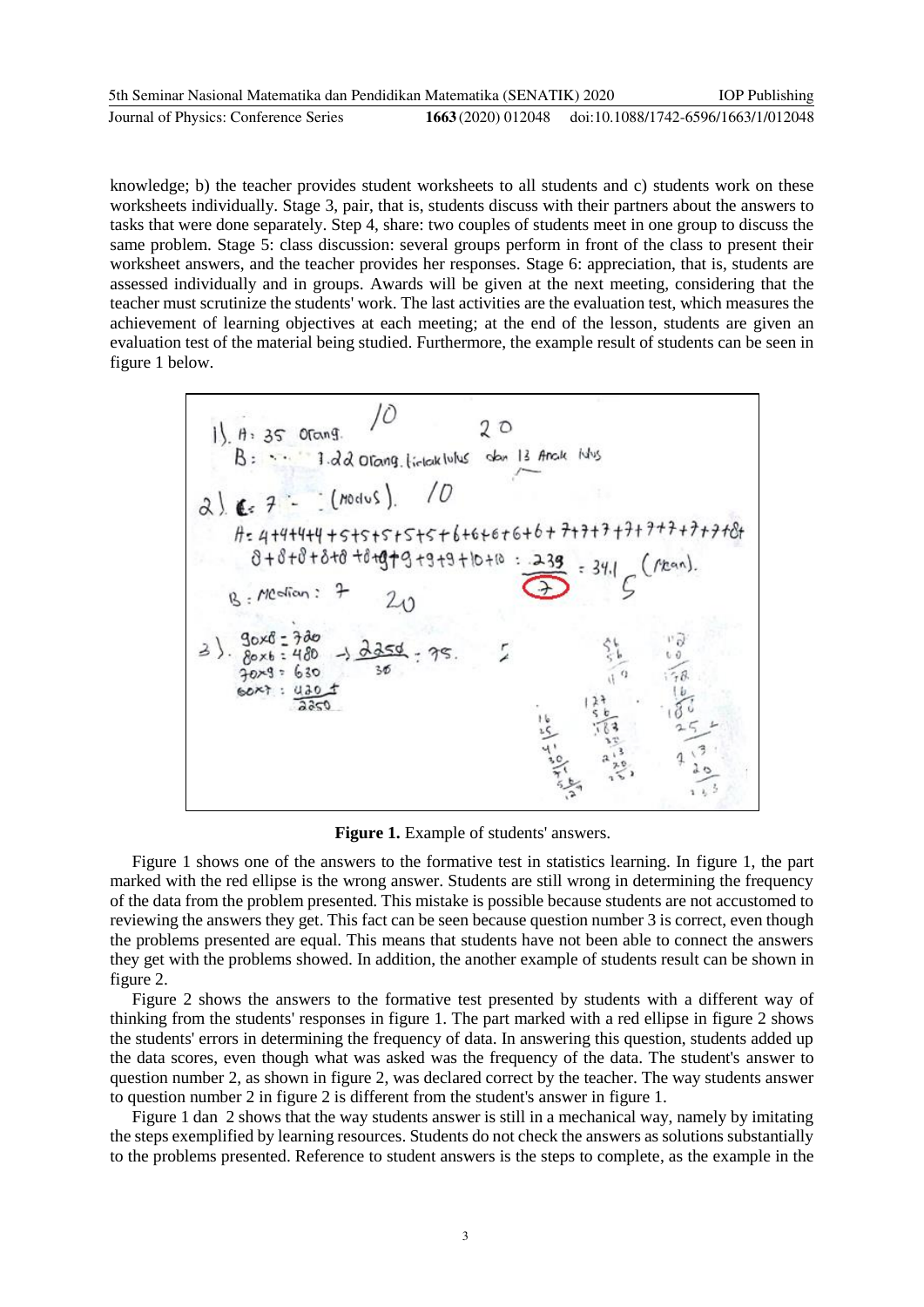book. This is seen as shown in figure 1 and 2; the answers presented show that students can write down the frequency of the data, but are wrong in calculating which involves the frequency.



**Figure 2**. Examples of students work in different ways.

The results of subsequent observations note that in statistics learning, the teacher applies a different way of grouping. The teacher provides opportunities for students to group according to their initiative. Each group consists of four students, with one person as the leader. Other students who act as group members present themselves to the group leader to be accepted as members. The teacher gives a name for this grouping pattern with the independent-grouping.

Every change in the way the grouping is accompanied by the provision of tests of learning outcomes. Statistics learning achievement test data by two means of group shows different achievements. The average test score on statistics learning with numbering-grouping is 74.00 on a scale of 100. Simultaneously, the average test score on statistics learning with independent-grouping is 84.00 on a scale of 100.

Interviews were given to students from two study groups to get students' perceptions of group formation techniques. The information resulted from the interview that the grouping of independent learning is preferable to numbering-grouping. Students reasoned that by grouping independently obtained discussion partners following the wishes, comfortable, and smooth. Whereas when studying with group formation in number-grouping, enthusiasm for learning is very low, so only a few members participate in learning. Still, according to students, it is better to group with friends whose abilities are equal so that it becomes a motivation to learn together. Furthermore, the transcript of the group learning of the interview can be seen as follows.

| Participant 1 |                                                                      |
|---------------|----------------------------------------------------------------------|
| Interviewer   | : at the time of dividing the group, what did you prefer?            |
| Interviewee   | : formed by the students                                             |
| Interviewer   | : $why$ ?                                                            |
| Interviewee   | : because it is by the heart                                         |
| Interviewer   | : in a group formed by students, is the discussion comfortable?      |
| Interviewee   | : yes, success                                                       |
| Participant 2 |                                                                      |
| Interviewer   | : at the time of dividing the group, what did you prefer?            |
| Interviewee   | : the group formation that I like best is the one formed by students |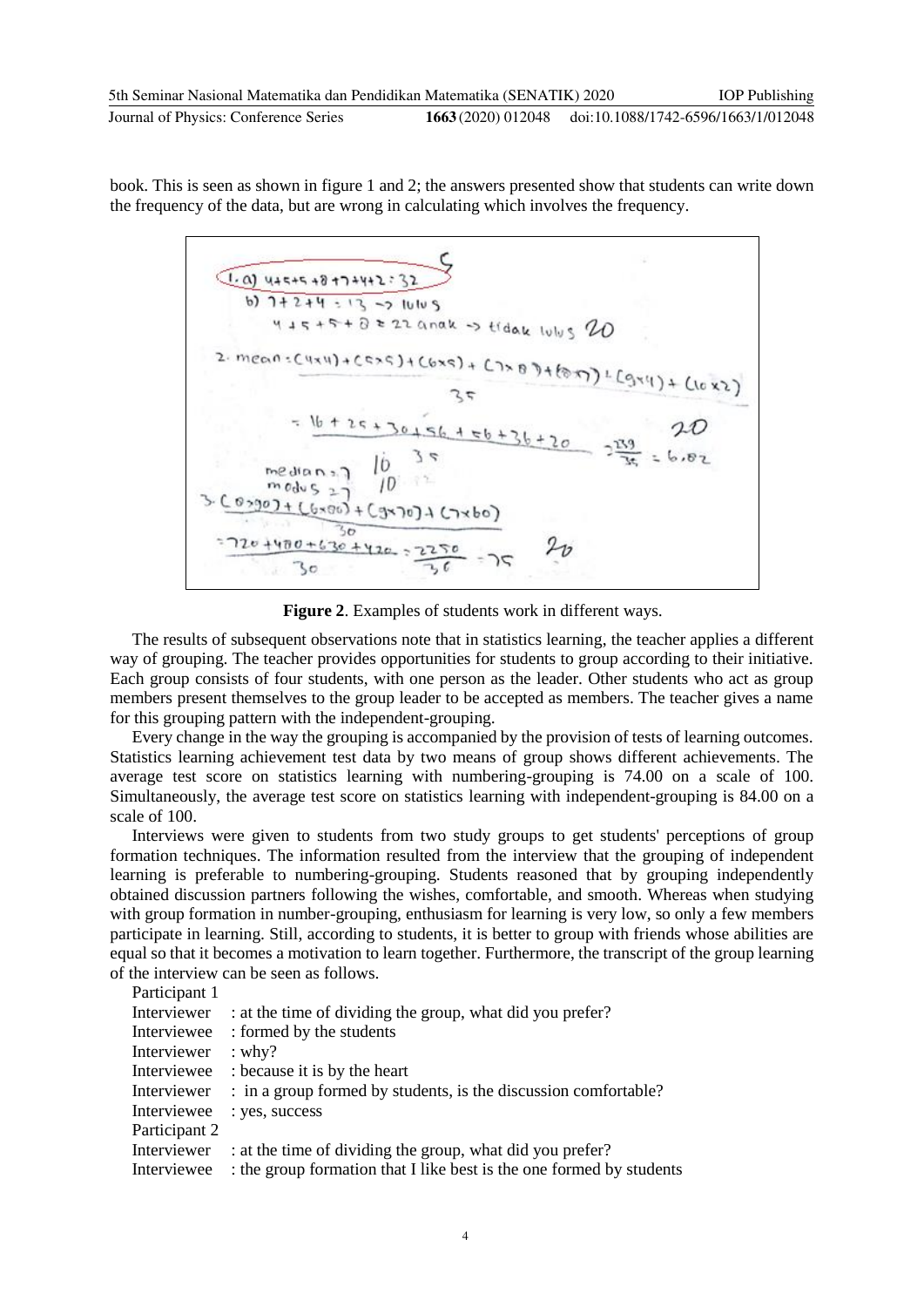| Interviewer : why? |                                                                   |
|--------------------|-------------------------------------------------------------------|
|                    | Interviewee : because we can choose friends who can work together |
|                    | Interviewer : yes, success                                        |

Student participation in determining the statistics learning process can create a better atmosphere and learning outcomes. Students provide accurate information related to the inner atmosphere and learning outcomes obtained. This means students must be accustomed to reviewing the learning process to improve their problem-solving abilities [9]. Teachers have to provide facilities to be individually accountable for their thoughts [10][11]. Teachers and students must establish communication so that good study habits become the character for students. Character building, such as the right way of learning, must be communicated to students [11].

Cooperative learning is promoted as a way to improve the quality of human resources through education. This study examines the depth of applying cooperative learning, especially in the student grouping process. Based on the results of data analysis, the findings are obtained: 1) Based on the learning practices applied by the teacher in this study, there are two patterns of learning grouping in cooperative learning, namely a) group based number technic and b) group based on student perception, 2) students prefer group based on their perception rather than grouping by numbers.

There are many positive values when students are allowed to adjust the way of learning. Students shift from passive to be hard workers [12]; they see mathematics as a challenge, not a difficult subject. Likewise, students feel comfortable learning after they have selected members of their group. They prefer to study with friends who have the same abilities, at least not too much different. Students can share roles well because the smartest students do not dominate learning.

Furthermore, increased learning activities become a source of assessment for teachers, resulting in improved learning outcomes [13]. Based on his experience, teachers have a significant role in choosing the best learning strategy for students so that effective learning is obtained [14]. The results of the research show that the formation of study groups by students is more effective than the appearance of groups by teachers [15].

#### **4. Conclusion**

Based on the results and discussion of this study, providing opportunities for students to adjust their learning methods has had a positive impact on learning. Learning shifts from passive learning to active learning; students feel comfortable in equal group discussions so that activity and learning outcomes increase. Likewise, the formation of groups selected by students gave better results than other methods of forming groups. They felt comfortable and optimal learning outcomes. This conclusion does not dispute the grouping technic of students that is commonly applied by the teacher. This conclusion illustrates that students can provide critical input to the improvement of learning. Students have an important role in evaluating the learning process. Researchers and other teachers can study other learning processes such as the assignment or evaluation stages so that a complete picture of improvement is obtained.

#### **References**

- [1] Idris F, Hasan Z, Ya'acob A, Gill S K and Awal N A M 2012 *Procedia Soc. Behav. Sci.* **59** 443– 50
- [2] Fasha A, Johar R and Ikhsan M 2018 *Didaktik Mat.* **5** 53-64
- [3] Statement of Procedure 2016 *Peraturan Menteri Pendidikan dan Kebudayaan Republik Indonesia Nomor 22 Tahun 2016 Tentang Standar Proses Pendidikan Dasar dan Menengah* (Jakarta: Departemen Pendidikan dan Kebudayaan)
- [4] Drakeford W 2012 *Psychol. Res.* **2** 239-46
- [5] Moges B 2019 *Univers. J. Psychol.***7** 1-17
- [6] Raehang 2014 *J. Al Ta' dib* **7** 149-67
- [7] Kutnick P, Sebba J, Blatchford P, Galton M and Thorp J 2005 *The Effects of Pupil Grouping: Literature Review* (Brighton: The University of Brighton)